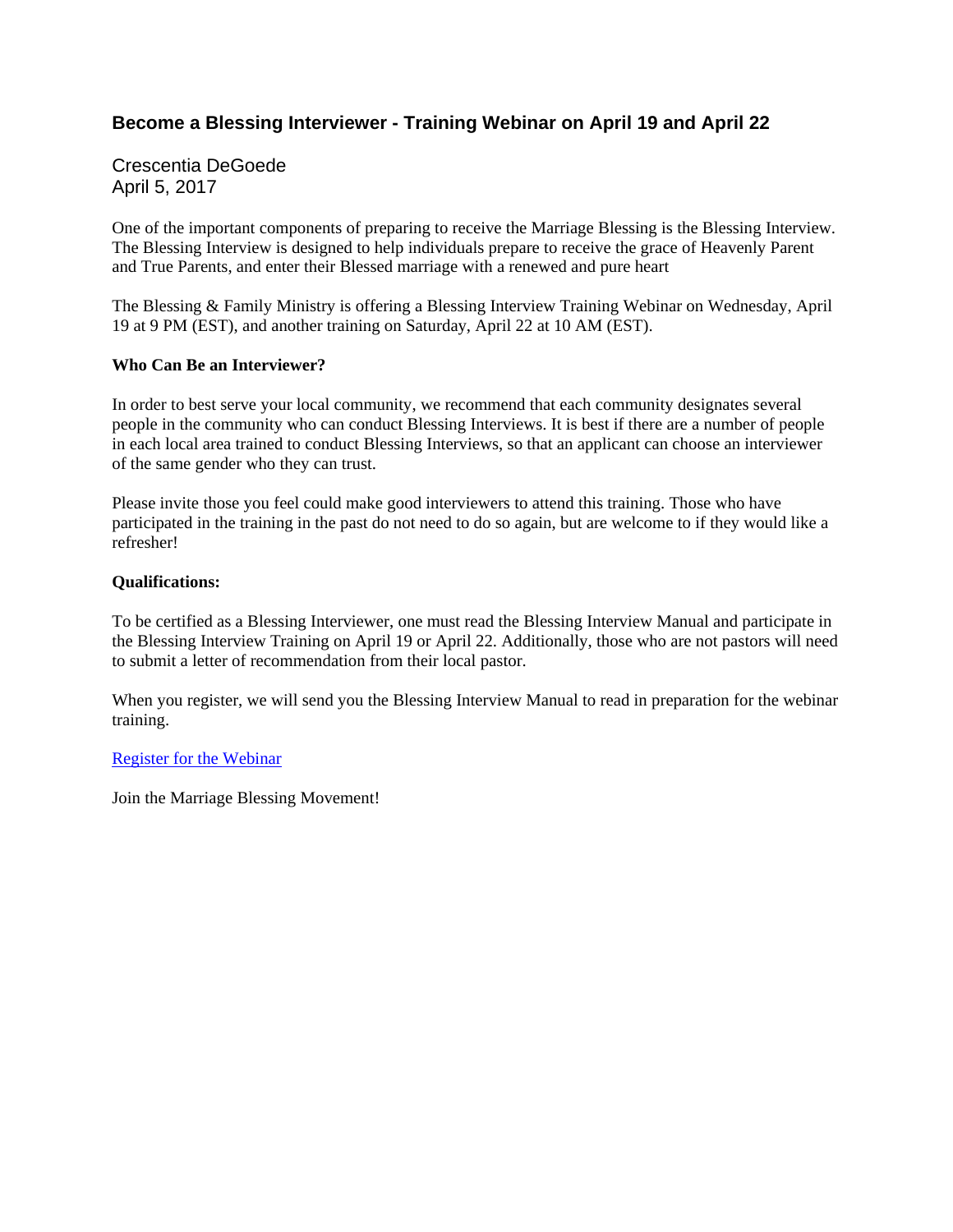# **Blessing Interview Training Registration**

Pleace complete this form in order to participate in the Blessing Interview Training Webinar and receive the new Blessing Interview Manual and Form.

| Name*                                                                     |                  |
|---------------------------------------------------------------------------|------------------|
|                                                                           |                  |
| <b>Prefix</b> First Name                                                  | <b>Last Name</b> |
| Primary Email*                                                            |                  |
|                                                                           |                  |
| <b>Confirm Primary Email*</b>                                             |                  |
|                                                                           |                  |
|                                                                           |                  |
| Phone Number*                                                             |                  |
|                                                                           |                  |
|                                                                           |                  |
| Your Role/Position*                                                       |                  |
| $\Box$ Pastor<br>$\Box$ Ministry Leader                                   |                  |
| <b>Ministry Volunteer</b>                                                 |                  |
| <b>Matching Advisor</b>                                                   |                  |
| Other:                                                                    |                  |
|                                                                           |                  |
|                                                                           |                  |
| Please check all that apply.                                              |                  |
| <b>Church Community Name*</b>                                             |                  |
|                                                                           |                  |
|                                                                           |                  |
| City $*$                                                                  |                  |
|                                                                           |                  |
| State or Province*                                                        |                  |
|                                                                           |                  |
|                                                                           |                  |
| District <sup>*</sup>                                                     |                  |
| Other                                                                     |                  |
|                                                                           |                  |
| Are you currently conducting Blessing (purity) interviews?*<br>O Yes O No |                  |
|                                                                           |                  |
| Why would you like to receive this training?*                             |                  |
|                                                                           |                  |
|                                                                           |                  |
|                                                                           |                  |
|                                                                           |                  |
|                                                                           |                  |
|                                                                           |                  |
|                                                                           |                  |